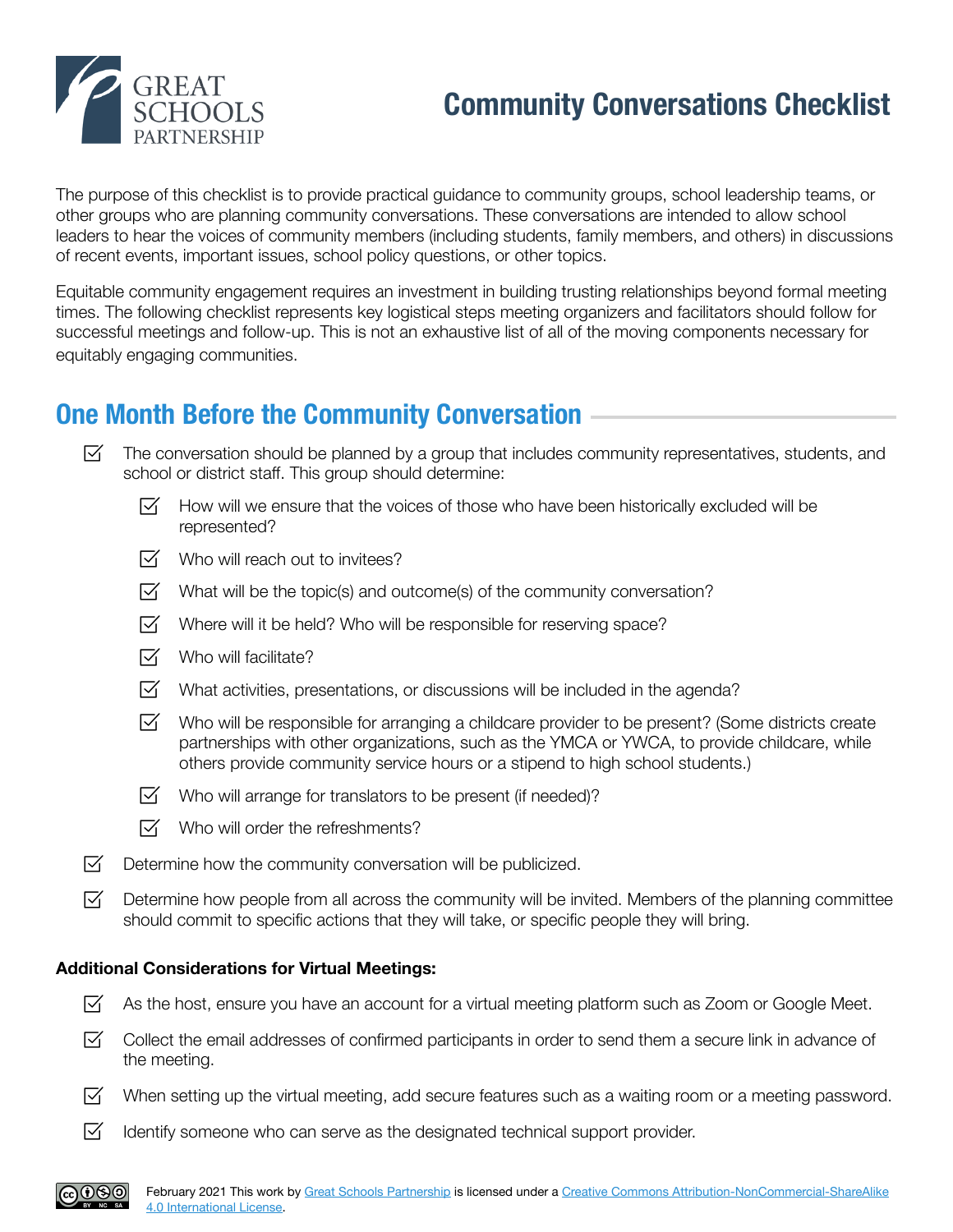$\triangledown$  While there are many technology tools that can be added to enhance a virtual meeting, before incorporating them, be aware of and consider the access and skills such additional tools will require of participants.

### **At Least Two Weeks Before the Community Conversation:**

- $\nabla$ Send the agenda and all supporting materials (such as an article or an end-of-meeting reflection prompt or survey) to be translated into all other languages spoken by the community.
- $\nabla$ Collect all necessary materials, such as chart paper, markers, name tags, etc.
- $\triangledown$  Use social media and other avenues of communication to get the word out about the community conversation. Make sure that publicity is going out in all languages spoken by the community.
- $\boxtimes^-$ If slides are necessary, check in with whoever is making them to be sure that they are on track.
- $\nabla$ Make sure that the meeting space is reserved.
- $\nabla$ Make sure that refreshments are ordered.
- $\boxtimes$ Make sure that you have a projector, a screen (if there will be slides), and speakers if needed.
- $\nabla$ Make sure that childcare providers are planning to be there.
- $\boxtimes$ Consider ways to help families get to the event; taxi and bus vouchers, arranged carpools, a school bus, or even a "walking school bus" can help ensure that everyone who wants to attend can do so, regardless of where they live or whether they have access to their own ride.
- $\triangledown$  Check in with the facilitator or facilitators to be sure they are ready. Have your facilitator(s) review our [opening prompts and ice breakers](https://www.greatschoolspartnership.org/resources/equitable-community-engagement/opening-prompts-ice-breakers/) as well as our [strategies for facilitators](https://www.greatschoolspartnership.org/resources/equitable-community-engagement/strategies-for-facilitators-of-community-meetings/).
- $\nabla$ If you are expecting a large turnout or feel the topics of conversation deserve wider attention, you may want to send a press release to invite local press.
- $\boxtimes$ Check in with school and district leadership to see if any actions have been taken based on feedback from the last community conversation. If so, this should be shared publicly. It is important for people to know that their voices are being heard at these events, and actual changes are happening.
- $\boxtimes$ Design and translate a feedback form that can be used to gather participant feedback. This guide to [evaluating community engagement](https://www.everyday-democracy.org/resources/evaluating-community-engagement) from Everyday Democracy can help you design your form.

#### **Additional Considerations for Virtual Meetings:**

⊠ In addition to facilitators and technical support providers, assign other key roles to ensure smooth transitions. Do you need a chat moderator? Do you need additional note-takers?

### **The Day of the Community Conversation**

- $\triangledown$  Arrive early to the venue. Set up outdoor signs or balloons so that people know where to go.
- ⊠− Set up all chart paper, markers, handouts, etc.
- $\boxtimes$ Make sure that the translated handouts are easily accessible to those who need them. If there are going to be tables designated for conversations in languages other than English, be sure to make this visible or show people where to go.
- $\nabla$ Assign a person to direct people to the sign-in sheet so that you can record who was there.